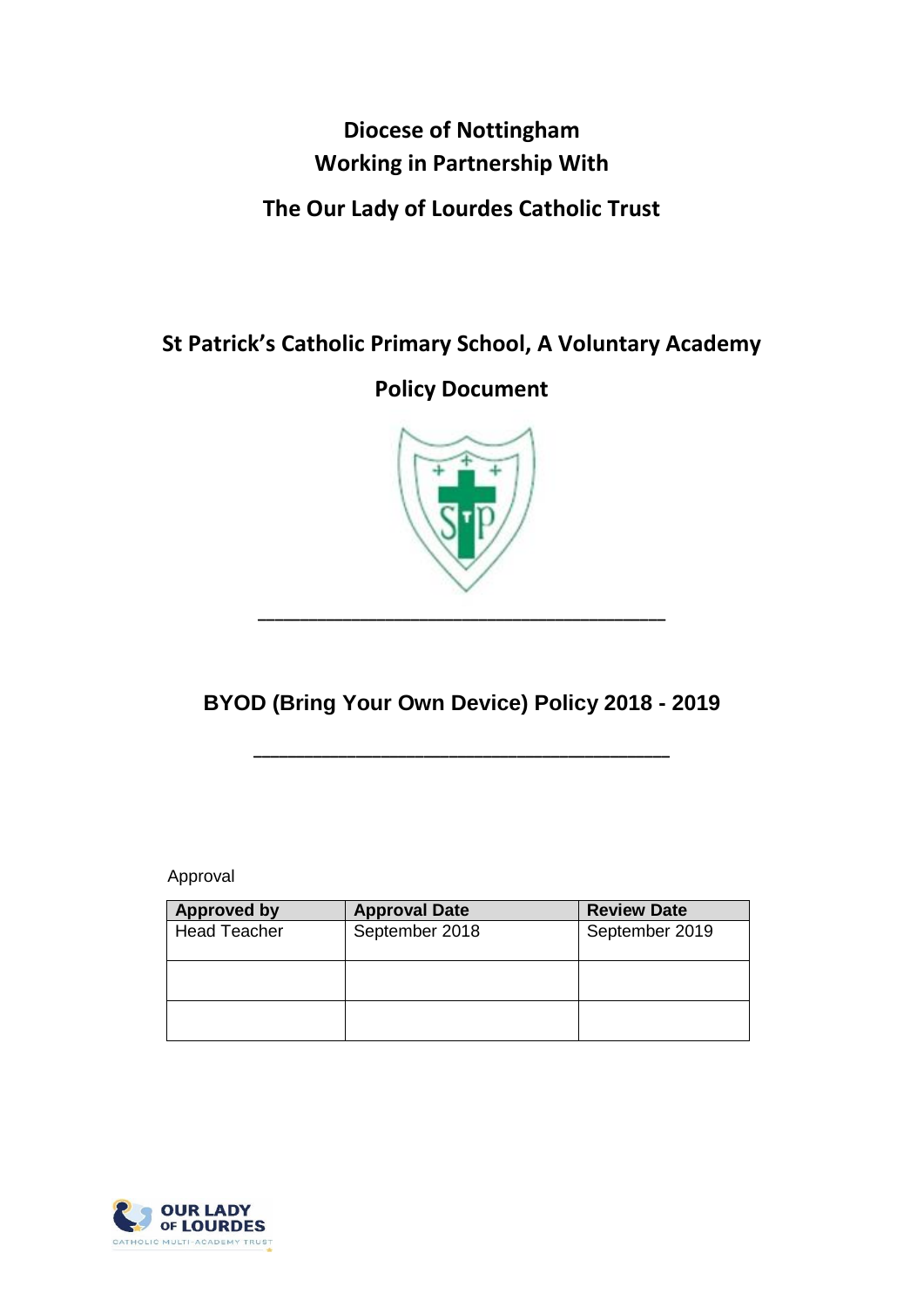## **Mobile Technologies Policy**

## **BYOD (Bring Your Own Device) Policy**

St Patrick's Catholic Primary School, A Voluntary Academy embraces the positive impact and educational benefits that can be achieved through appropriate use of the internet and associated communications technologies. We are also aware that inappropriate or misguided use can expose both adults and young people to unacceptable risks and dangers. To that end, St Patrick's Catholic Primary School, A Voluntary Academy aims to provide a safe and secure environment which not only protects all people on the premises but also educates them on how to stay safe in the wider world.

## **Scope**

This policy applies to all St Patrick's Catholic Primary School, A Voluntary Academy staff. The purpose of this policy is to establish the criteria of using personal owned smartphones and tablet (mobile) devices where the owner has established access to the school's network.

## **Policy Statement**

St Patrick's Catholic Primary School, A Voluntary Academy staff may use approved personally owned and school owned mobile devices to access the school network as necessary in the course of their normal work.

#### **Overview**

BYOD (Bring Your Own Device) is the increasing trend toward employee – owned devices within a business Smartphones are the most common example but employees also take their own tablets, laptops and USB drives into the workplace.

#### **User Responsibility**

#### **General**

Staff agree to a general Code of Conduct that recognises the need to protect confidential data that is stored on, or accessed using, a mobile device. This code of conduct includes but is not limited to:

- Doing what is necessary to ensure the adequate physical security of the Device.
- Maintaining the software configuration of the device both the operating system and the applications installed.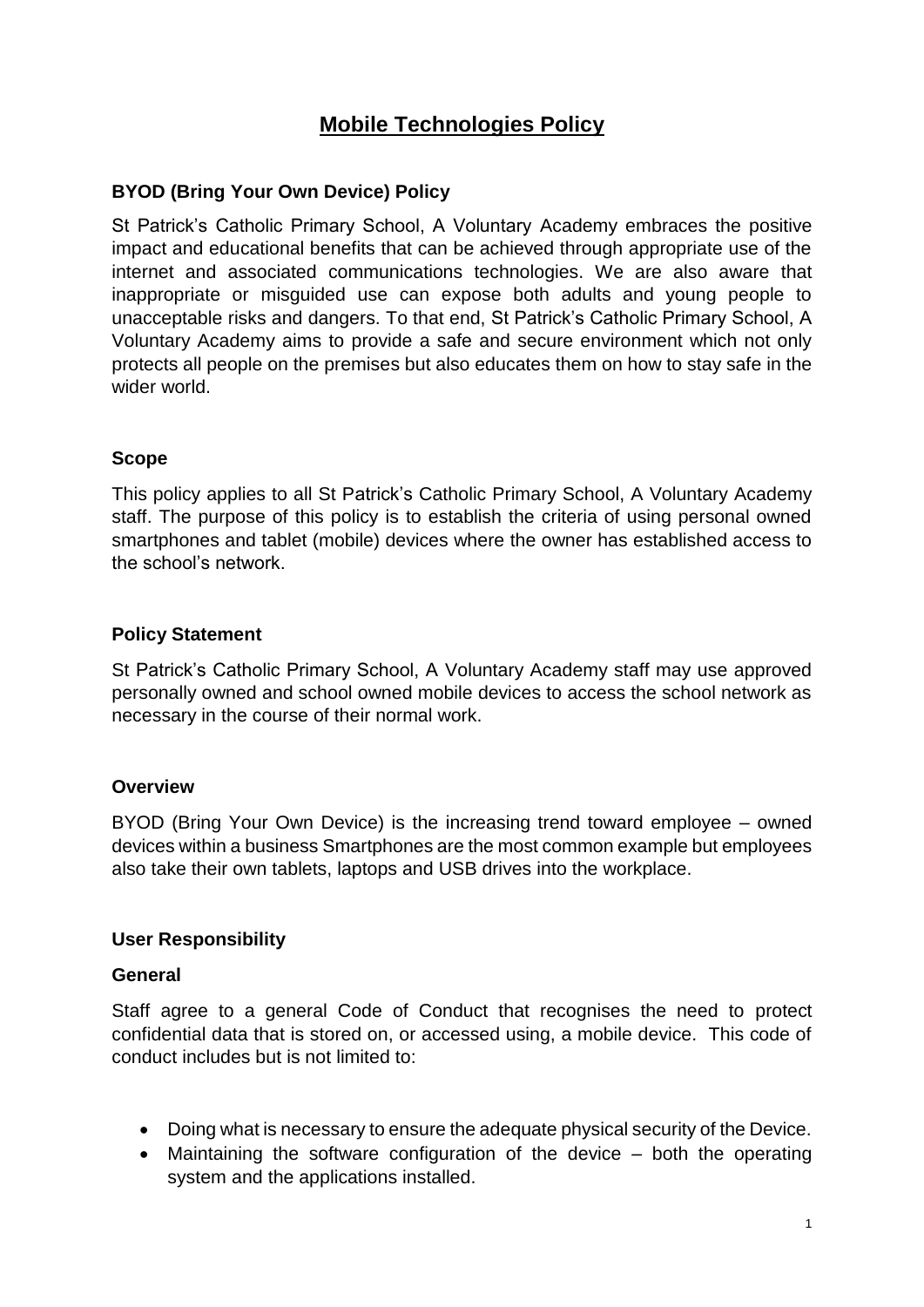- Preventing the storage of sensitive company data in unapproved applications on the device.
- Ensuring the devices security controls are not subverted via hacks, jail breaks, security software changes and / or security setting changes.
- Reporting a lost or stolen device immediately.

## **Personally Owned Devices**

The personal smartphone and tablet devices are not centrally managed by St Patrick's Catholic Primary School, A Voluntary Academy. For this reason, a support need or issue to a personally owned device is the responsibility of the device owner. Specifically, the user is responsible for:

- Settling any service or billing disputes with the carrier.
- Purchasing any required software not provided by the manufacturer or wireless carrier.
- Device registration with the vendor and / or service provider.
- Maintaining any necessary warranty information.
- Battery replacement due to failure or loss of ability to hold a charge.
- Backing up all data, settings, media and applications.
- Installation of software updates / patches.

|                                                | <b>School Devices</b>                                             |                                                                      |                                 | <b>Personal Devices</b> |                       |                         |
|------------------------------------------------|-------------------------------------------------------------------|----------------------------------------------------------------------|---------------------------------|-------------------------|-----------------------|-------------------------|
|                                                | <b>School</b><br><b>Owned For</b><br><b>Single</b><br><b>User</b> | <b>School</b><br><b>Owned For</b><br><b>Multiple</b><br><b>Users</b> | <b>Authorised</b><br>Device (1) | <b>Student</b><br>Owned | <b>Staff</b><br>Owned | <b>Visitor</b><br>Owned |
| <b>Allowed</b><br>in School                    | Yes                                                               | Yes                                                                  | Yes                             | <b>No</b>               | Yes                   | Yes                     |
| <b>Full</b><br><b>Network</b><br><b>Access</b> | Yes                                                               | Yes                                                                  | Yes                             | <b>No</b>               | <b>No</b>             | <b>No</b>               |
| <b>Internet</b><br>Only                        | Yes                                                               | Yes                                                                  | Yes                             | <b>No</b>               | Yes                   | Yes                     |
| <b>No</b><br><b>Network</b><br><b>Access</b>   | N/A                                                               | N/A                                                                  | N/A                             | <b>No</b>               | N/A                   | <b>No</b>               |

The school allows:

(1) Authorised Device – purchased by the pupil / family through a school organised scheme. This device may be given full access to the network as if it were owned by the school.